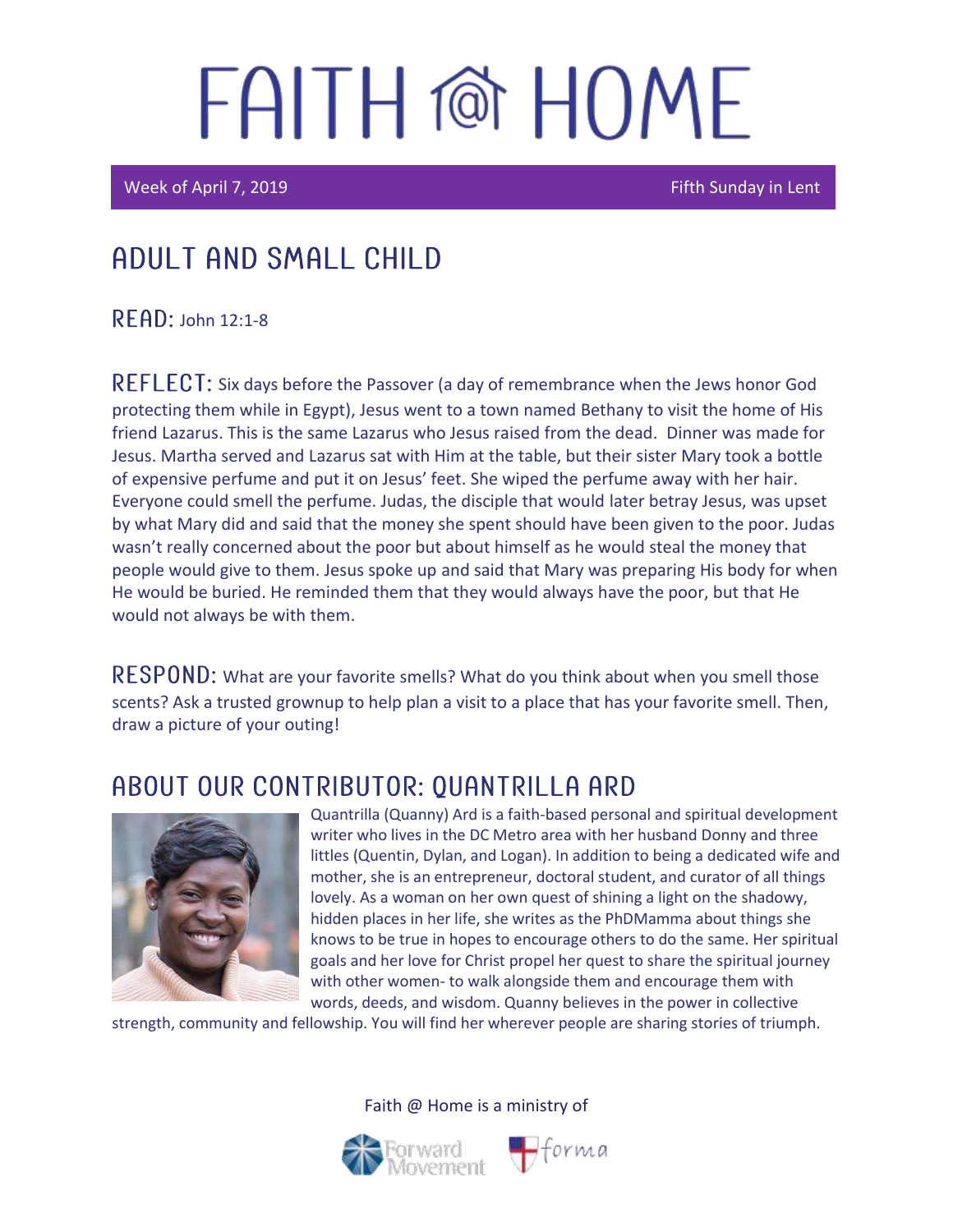Week of April 7, 2019 **Fifth Sunday in Lent** 

i<br>I

I

### Adult and elementary

 $READ:$  Isaiah 43:16-21; Philippians 3:4b-14

REFLECT: "I am about to do a new thing;" says God in the words of the prophet Isaiah. In his letter to the Philippians, Paul also sees his life in a new way. He explains that he used to think of himself as better than everyone else, because he followed all the rules. Now, he realizes that God loves him not because he followed the rules; Paul realizes that he and all people are beloved of God because of the grace shown in Jesus. Paul has a new way of looking at his life.

RESPOND: Talk about this question: **why do we have rules?** Rules can help us live safely. Drivers follow rules so they don't crash. Teachers have rules so that students can learn. Playgrounds have rules so no one gets hurt. Parents have rules for children about what to eat and when to go to bed so that children will be healthy. But if a child goes to bed late, or doesn't broccoli, that doesn't make them a bad person. Like parents who always love their children – even when children don't follow the rules – God always loves us. We are God's beloved not because we follow the rules, but because of the grace of Jesus.

### ABOUT OUR CONTRIBUTOR: LISA BROWN



A native of Pittsburgh, Lisa is passionate about creatively enriching the spiritual lives of people of all ages. She is the author of *The Best VBS Workbook Ever!* She is also a contributor to: *Faith Formation with a New Generation*, 2020 InsideOut camp curriculum, The Anglican Communion's Thy Kingdom Come global prayer initiative, and the 2018 Lenten Kyrie Project. She is also a frequent writer for Building Faith, a workshop leader, and an active member of Forma and the eFormation communities. Lisa was previously the Director of Children's Ministry at St. Paul's Episcopal Church in Mt. Lebanon, Pennsylvania. She is currently the Director of Digital Ministry

 $\bigoplus$ forma

for Membership Vision. She is intrigued by the idea of helping people find God in the digital space and writes about it on her digital ministry blog at [https://www.membershipvision.com/latest-posts/.](https://www.membershipvision.com/latest-posts/)

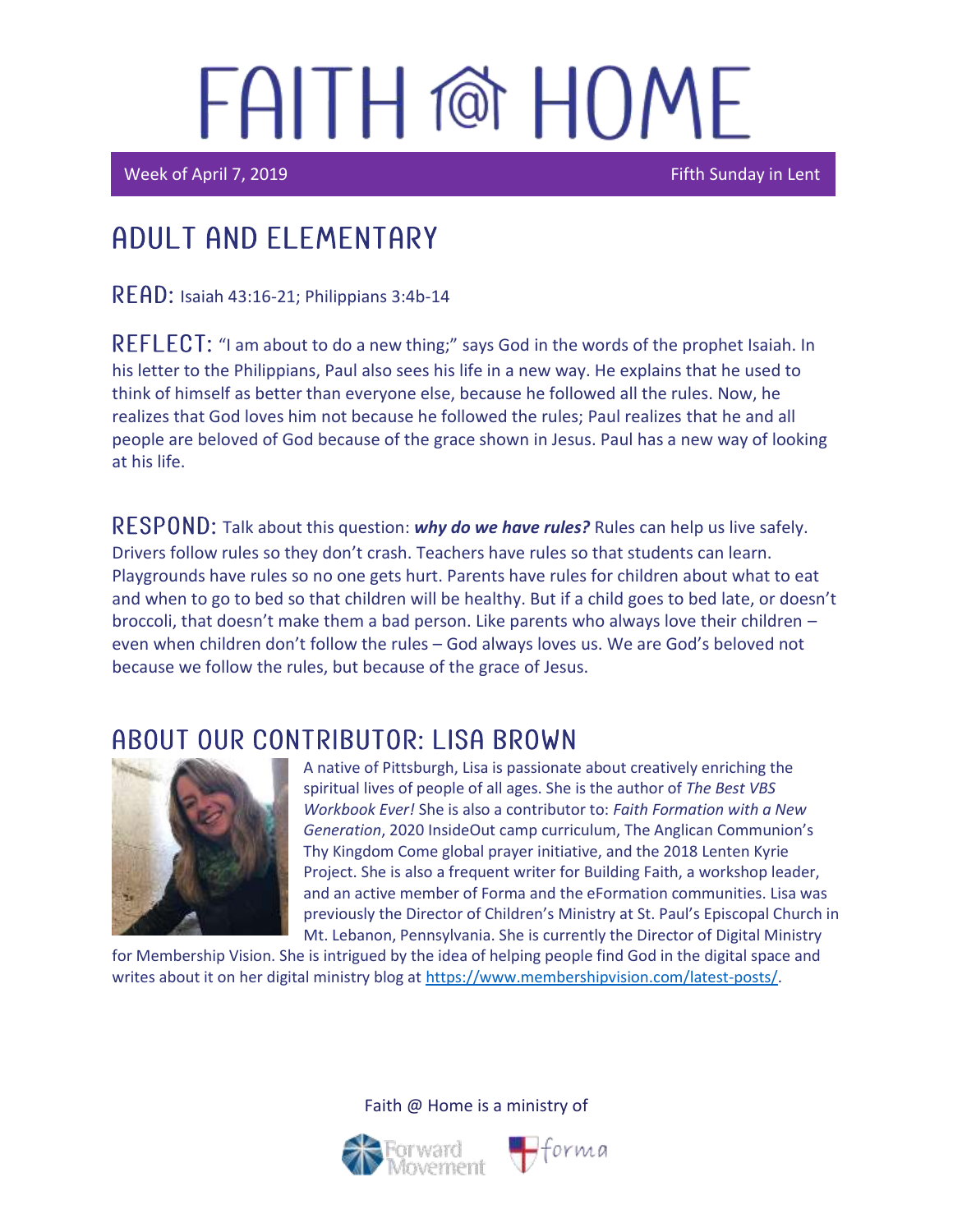Week of April 7, 2019 Fifth Sunday in Lent

## Adult and youth

READ: Philippians 3:4b-11

 $REFLECT$ : Paul begins this part of his letter by describing his history as a Hebrew, a Pharisee, and righteous under the laws of Moses. After his conversion to follow Jesus, he looks back at his past and pushes it away. It does not matter to him anymore because Paul's one goal is building upon his relationship with Christ. He is "forgetting what lies behind and straining forward to what lies ahead."

RESPOND: Have you ever done anything that you regret? Rude to a friend? Purposely ignored a classmate? Yelled at your parents even when you know they didn't mean to annoy you? Paul encourages us to take those things that separate us from God, in his case, his lineage and actions as a Pharisee, and put them behind us. Instead of reminiscing on our bad acts or our past, we should constantly look forward to building upon our relationship with God. What are things you need to put behind you?

### A BOUT OUR CONTRIBUTOR: WALL ACE BENTON



Wallace Benton serves as the Assistant to the Rector for Youth Ministries at St. David's Episcopal Church in Roswell, GA. He's been fortunate to have grown up in the Episcopal Church and became interested in youth ministry after volunteering with his former youth program after college. Wallace has worked diocesan retreats and activities such as New Beginnings and Happening. Currently, he is the lay director for New Beginnings in the Diocese of Atlanta. He is also a member of the Episcopal Youth Ministry in ATL podcast (which you should check out immediately!)